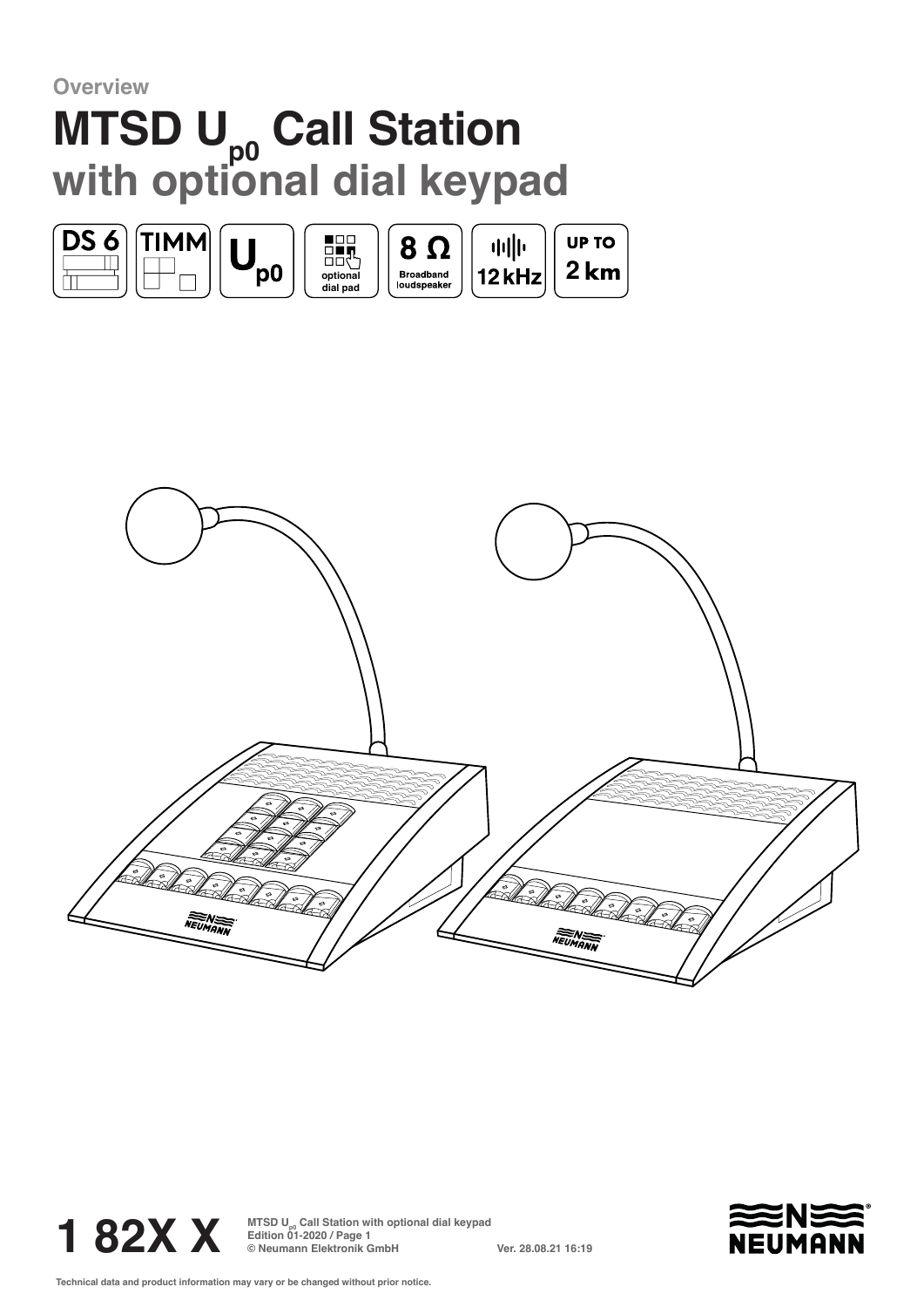## **Established Neumann Elektronik Quality**

**Direct speech connections via key pushbuttons line selection**

**Functions configurable by DS-6 respectively TIMM**

**High speech intelligibility (12 kHz bandwidth)**

**Free key configuration as intercom destination keys or for local functions**

**Flexible gooseneck electret microphone (300 mm)**

**Switch to off or low volume (low volume of 12 dB)**

**Low management requirements**

**Integrated full range speaker, 8 Ω**

**Interchangeable illuminated pushbuttons with LED signalling**

**Impact and break resistant ABS plastic housing**



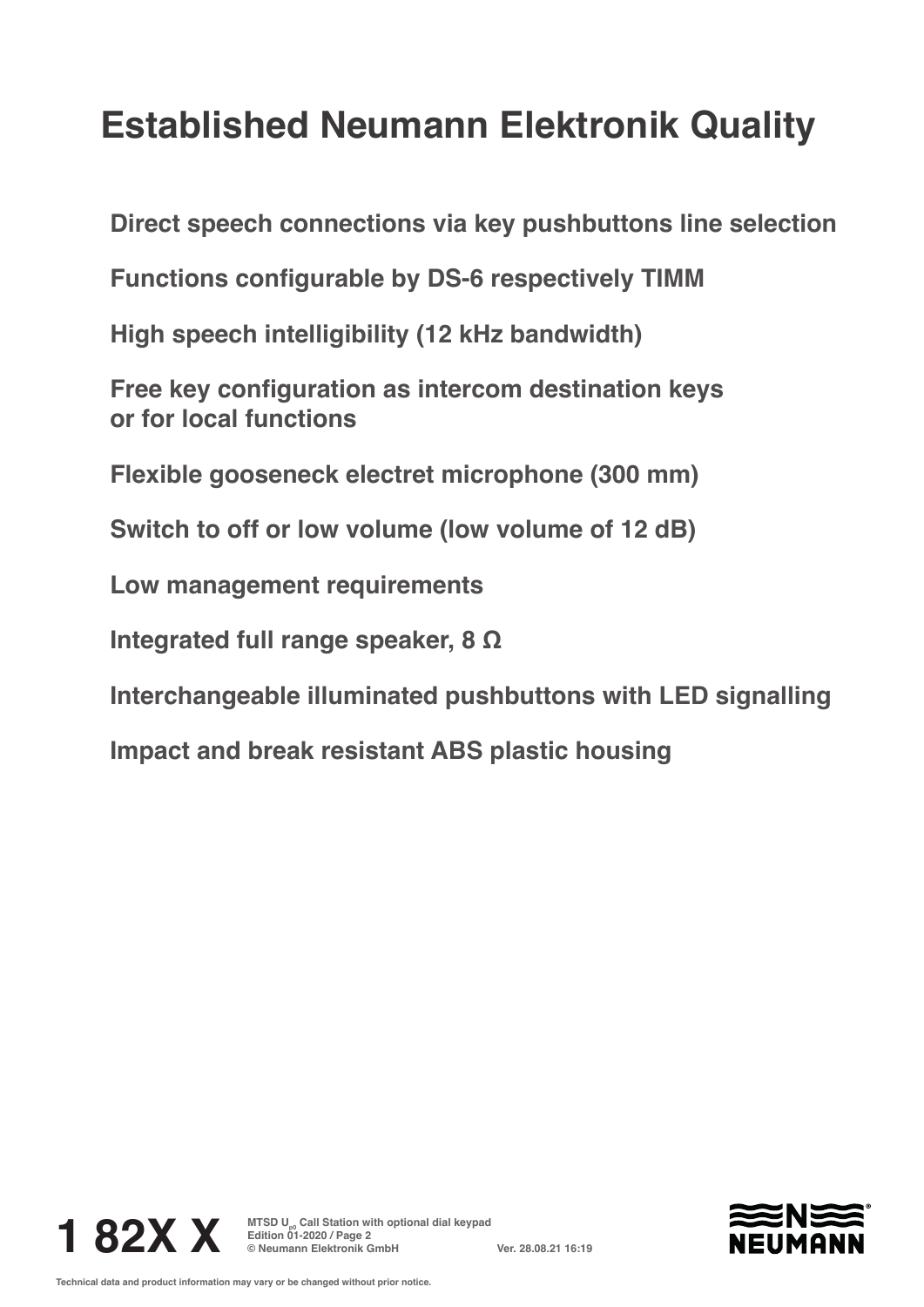The MTSD U<sub>p0</sub> Multifunctional Desktop Stations are used in conjunction with an U<sub>n0</sub> Adapter in the DS-6 **decentralised communication system as well as in the higher-level TIMM System.** 

**In addition to providing direct speech connections to other call stations, they allow loudspeaker announcements and additional programmable local functions.**

**Art.-No. 1 826 7 is an inexpensive indoor call station whose eight destination keys are able to directly reach a maximum of eight users, signalling included. If more than eight users need to be reached, Art- No. 1 825 6 provides an extra dial-pad for reaching a large number of users.** 

**Please note that in this case the number of destination keys with a signalling function is limited to six, as one key needs to be set up as the "Call" key and another as the "Dial cancellation" key.**

**MTSD U<sub>n0</sub>** Intercom Call Station is directly connected by one of the eight U<sub>n0</sub> interfaces provided by the DS-6 U<sub>n0</sub> Adapter. This connection can also be used for powering the call station, so no extra power supply is **required. Phantom powering (two-wire operation) for short distances is also possible. If local cabling should be unfavourable, extra AC/DC converters are provided as accessories for local power supply, see Accessories.**

**A call station with a dial-pad has the option of configuring the dial-pad keys as destination keys. Then the call station can directly build up speech connections with 20 destinations. Note that there is no LED signalling for the additional destination keys on the dial-pad. The dial-pad's original function is then no longer available.**

**MTSD U<sub>n0</sub> 8 keys + dial keypad Art.-No. 1 825 6**



**MTSD Up0 8 Keys Art.-No. 1 826 7**



**1 82X X MTSD U<sub>p</sub> Call Station with optional dial keypad**<br> **1 82X X Edition 01-2020 / Page 3**<br> **Intermann Elektronik GmbH Edition 01-2020 / Page 3 © Neumann Elektronik GmbH Ver. 28.08.21 16:19**

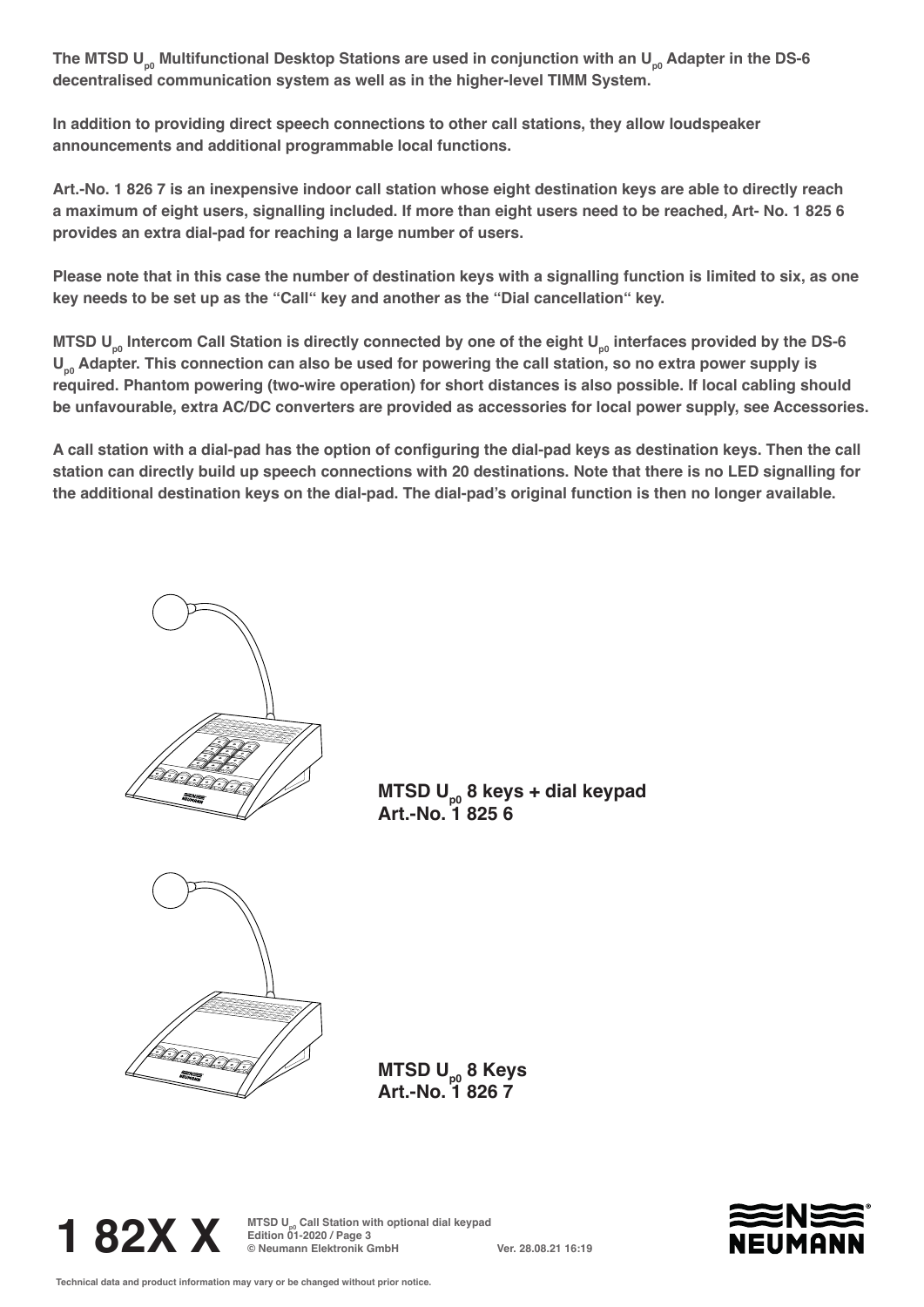| <b>Physical data</b>      | 88mm x 183mm x 260mm<br>Dimensions (H x W x D)                |                                                                                                      |                       |              |                                                    |
|---------------------------|---------------------------------------------------------------|------------------------------------------------------------------------------------------------------|-----------------------|--------------|----------------------------------------------------|
|                           | <b>Number of luminous keys</b><br>Weight<br>Colour top / base | 8                                                                                                    |                       |              |                                                    |
|                           |                                                               | 1826 7: approx. 1.1kg / 1825 6: approx. 1.5kg<br>Oyster white (RAL 1012) / Graphite black (RAL 9011) |                       |              |                                                    |
|                           |                                                               |                                                                                                      | <b>Technical data</b> | Power supply | Via DS-6 U <sub>po</sub> -Adapter: DC 48V -10/+15% |
|                           |                                                               |                                                                                                      |                       |              | Via AC-Adapter: DC 24V -10/+15 %                   |
| <b>Frequency range</b>    | 300 Hz  7 kHz                                                 |                                                                                                      |                       |              |                                                    |
| <b>Power consumption</b>  | 5W                                                            |                                                                                                      |                       |              |                                                    |
|                           | Maximum<br>power consumption                                  | <b>10W</b>                                                                                           |                       |              |                                                    |
|                           | Permissible line resistance:                                  |                                                                                                      |                       |              |                                                    |
|                           | for current supply                                            | 150 Ohm at 48V / 1W<br>80 Ohm at 48V / max. modulation                                               |                       |              |                                                    |
|                           | for $U_{\text{po}}$ - interface                               | <b>400 Ohm</b>                                                                                       |                       |              |                                                    |
|                           | <b>Cable length</b><br>for $U_{n0}$ interface                 | Up to 2km                                                                                            |                       |              |                                                    |
| <b>Environmental data</b> | <b>Admissible</b>                                             | $0^{\circ}$ C  +50 $^{\circ}$ C                                                                      |                       |              |                                                    |
|                           | temperature range                                             |                                                                                                      |                       |              |                                                    |

**Protection class IP20 acc. to DIN EN 60529**



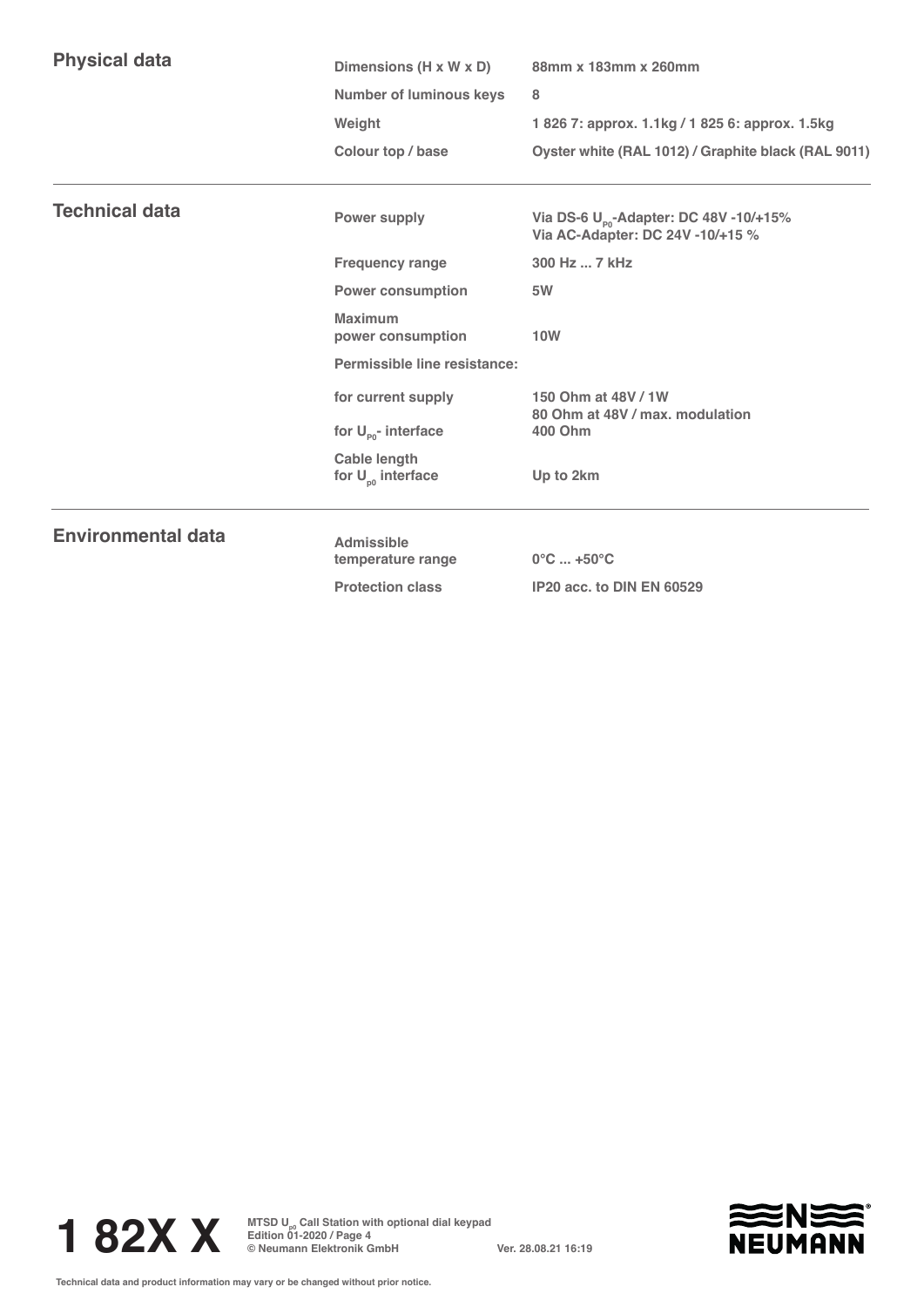## **MTSD U<sub>p0</sub> Accessories**

| Item no.        | <b>Article</b>                                  | <b>Description</b>                                                                                                      |
|-----------------|-------------------------------------------------|-------------------------------------------------------------------------------------------------------------------------|
| 22 9 0601 850 3 | <b>Key cover</b>                                | With fixing screws (5 pieces)                                                                                           |
| 22 9 0701 850 4 | <b>Mounting kit for key cover</b>               | Incl. drilling template, drill and assembly<br>instructions                                                             |
| 21 3 1831 155 0 | <b>Button cap</b>                               | ABS plastic, colour: sky blue (RAL 5015)                                                                                |
| 21 3 1831 156 1 | <b>Button cap</b>                               | ABS plastic, colour: yellow (RAL 1021)                                                                                  |
| 21 3 1831 157 2 | <b>Button cap</b>                               | ABS plastic, colour: fire red (RAL 3000)                                                                                |
| 21 3 1831 158 3 | <b>Button cap</b>                               | ABS plastic, colour: yellow green (RAL 6018)                                                                            |
| 21 3 1831 159 4 | <b>Button cap</b>                               | ABS plastic, colour: turquoise blue (RAL 5018)                                                                          |
| 21 3 1831 160 6 | <b>Button cap</b>                               | ABS plastic, colour: signal black (RAL 9004)                                                                            |
| 21 2 1831 121 2 | Plexiglass cover for key cap                    | PC plastic, colour: crystal clear                                                                                       |
| 22 3 0101 045 8 | <b>Power supply Euro</b>                        | With Euro plug                                                                                                          |
| 22 9 0301 045 6 | International power supply unit                 | With additional plug adapters for England, USA<br>and Australia                                                         |
| 22 3 0401 045 1 | Table power supply unit                         | For international applications, equipped with an<br>IEC320-C14 plug, for adapting country-specific<br>connection cables |
| 99 9 1980 002 7 | Connection cable for table power<br>supply unit | IEC320 connection cable with socket C14 for the<br>European market                                                      |
| 3 3 3 8 7       | DS-6 U <sub>n0</sub> -Adapter                   | 8 fold U <sub>00</sub> -Adapter                                                                                         |



**1 82X X MTSD U<sub>p</sub> Call Station with optional dial keypad**<br> **1 82X X Edition 01-2020 / Page 5**<br> **Intermann Elektronik GmbH Edition 01-2020 / Page 5 © Neumann Elektronik GmbH Ver. 28.08.21 16:19**